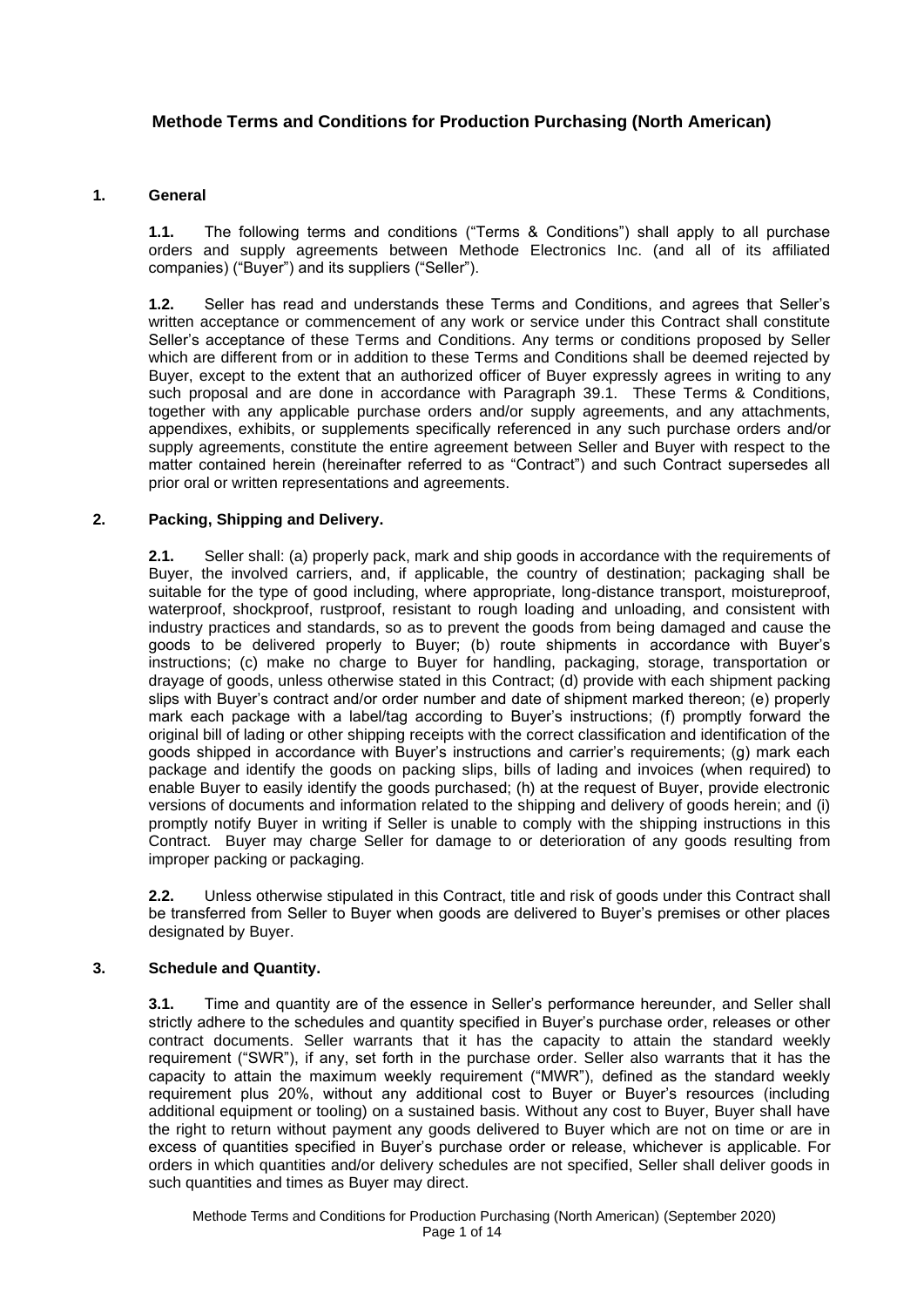**3.2.** In the event of any anticipated or actual delay, including, but not limited to, delays attributed to labor disputes, Seller shall: (a) promptly notify Buyer in writing of the reasons for the delay and the actions being taken to overcome or minimize the delay; and (b) provide Buyer with a written recovery schedule. Unless Seller is excused from prompt performance as provided in Paragraph 21 of this Contract, Buyer shall have the right to: (a) choose other transportation service providers and require a more expeditious method of transportation for the goods than the transportation method originally specified by Buyer, such transportation expense incurred by Buyer to be borne by Seller; or (b) order the goods from an alternative source and charge Seller the difference in price between the alternative goods and the Contract goods. Seller shall be liable for all additional costs incurred by Buyer as a result thereof, including, but not limited to, price difference (including imported parts), transportation fee, related overtime pay, and all losses arising from Seller's delay of delivery to Buyer's customers.

**4. Suspension of Work.** Buyer may, by written order, change the rate of scheduled shipments or direct temporary suspension of all or part of scheduled shipments, neither of which shall entitle Seller to a modification of the price for goods covered by this Contract.

# **5. Quality Control; Inspection.**

**5.1.** Seller agrees to participate in Buyer's supplier quality and development program(s) and to comply with all quality requirements and procedures specified by Buyer, as revised from time to time, including those applicable to Seller as set forth in Buyer's supplier quality manual or vendor requirements available online at http://supplier.methode.com. Seller shall permit Buyer to review procedures, practices, processes and related documents to ensure such compliance.

**5.2.** Buyer and Buyer's customers may enter Seller's facility, including Seller's subcontractors' facilities, at reasonable times, including during the period of manufacture and prior to and after delivery, to inspect such facility and the goods, materials and any property of Buyer covered by this Contract. Seller shall furnish, and require its subcontractors to furnish, without additional charge to Buyer, reasonable facilities and assistance for the safe and convenient performance of such inspections.

**5.3.** Seller shall immediately notify Buyer in writing when discrepancies in Seller's process or materials are discovered or suspected which may affect the goods delivered or to be delivered under this Contract.

### **6. Nonconforming Goods.**

**6.1.** Buyer has the right to inspect any and all of the goods, both prior to and after making payment. Seller acknowledges and agrees that Buyer may choose not to perform incoming inspections with respect to the goods, without prejudice to any rights or remedies available to Buyer hereunder or at law and Seller waives any rights to require Buyer to conduct such inspections. Buyer's inspection of the goods, whether during manufacture, prior to delivery or within a reasonable time after delivery, or Buyer's failure to inspect shall not constitute Buyer's acceptance of any work-in-process or finished goods.

**6.2.** To the extent Buyer rejects goods as nonconforming, the quantities under this Contract will automatically be reduced unless Buyer notifies Seller otherwise. Seller will not replace quantities so reduced without a new written requirement or delivery schedule from Buyer. Seller, at its expense and risk, shall withdraw such nonconforming goods in accordance with Buyer's instructions. Seller's failure to withdraw nonconforming goods within the period stipulated in Buyer's instructions or such shorter period as may be commercially reasonable under the circumstances, after notice of nonconformity, shall entitle Buyer at its option, to charge Seller for storage and handling, or to dispose of the goods, without any liability to Buyer. Notwithstanding the foregoing, Buyer may at its option and at Seller's expense: (a) return the nonconforming goods for credit or refund; (b) return the nonconforming goods and require Seller to promptly correct or replace the goods; (c) retain the nonconforming goods and either repair the goods itself or request Seller do so, on or off-site; or (d) obtain replacement goods from another source.

**6.3.** Seller shall bear all costs and expenses and loss of value incurred as a result of or in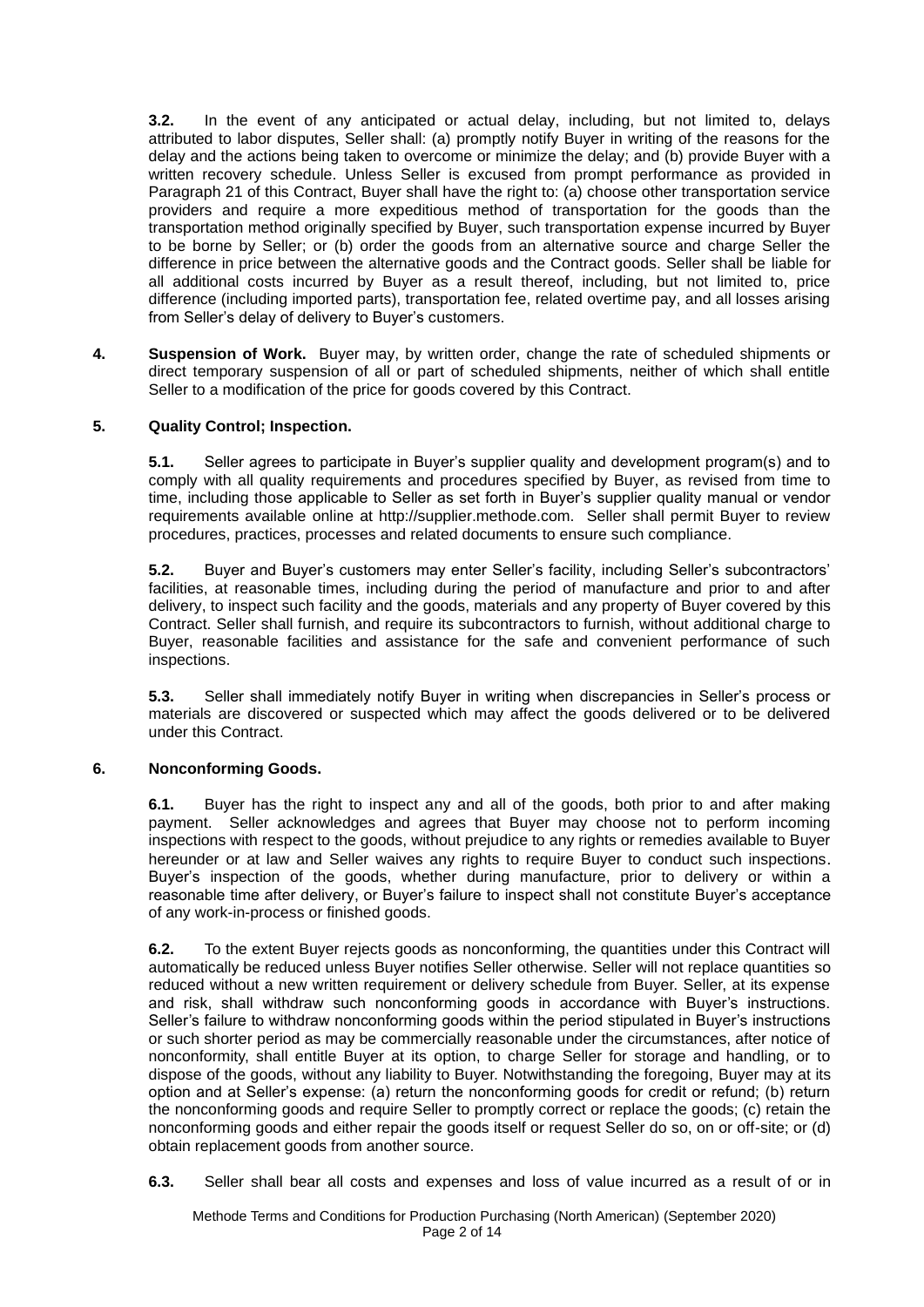connection with nonconformance and repair, replacement or other correction.

**6.4.** This Paragraph 6 shall not limit or impair Buyer's right to assert any legal remedy pursuant to or in connection with this Contract or relieve Seller's responsibility for latent defects. Acceptance of goods or services, or payment for goods or services, by Buyer shall not constitute acknowledgement of the goods and services as conforming, and will not relieve Seller of any obligations or liabilities under this Contract or impair any rights or remedies of Buyer.

#### **7. Invoice and Payment.**

**7.1.** Seller shall issue to Buyer an original invoice upon delivery of goods or services that shall include Buyer's contract and/or order number and line item number. Unless otherwise approved by Buyer in writing, Seller shall not bill Buyer for the goods at prices higher than stated on the purchase order. Seller shall accept payment by check or, at Buyer's discretion, other cash equivalent (including electronic transfer of funds). Seller shall promptly repay Buyer any amounts paid in excess of amounts due Seller.

**7.2.** Seller warrants that the prices for the goods sold or services provided to Buyer are not higher than those extended to any other customer for the same or similar goods or services in similar quantities. If Seller violates this warranty, Seller shall retroactively reduce the prices hereof correspondingly.

**8. Taxes.** Unless otherwise provided by this Contract, the price of this Contract includes, and Seller is liable for and shall pay, all taxes, duties, and similar levies imposed on Seller. Buyer shall not be responsible or liable for any tax, duty or similar levy against Seller.

### **9. Changes.**

**9.1.** Buyer reserves the right at any time to direct changes, or cause Seller to make changes, to drawings and specifications of the goods or to otherwise change the scope of the work covered by this Contract, including work with respect to such matters as inspection, testing or quality control. Seller shall promptly make such changes, provided that if such change increases or decreases the cost or time required to perform this Contract, Buyer and Seller shall negotiate an equitable adjustment in the price or schedule, or both, to reflect the increase or decrease. Any changes to this Contract shall be made in accordance with Paragraph 39.1.

**9.2 Production Parts Approval Process.** Without prior written approval of Buyer, Seller shall not make any change in material, specification or manufacturing process or make any modifications whatsoever once the parts have passed Production Parts Approval Process ("PPAP") or any similar approval process.

#### **10. Service and Replacement Parts.**

**10.1.** Seller will sell to Buyer goods necessary for it to fulfill its current model service and replacement parts requirements at the price(s) specified in the purchase order for the goods. If the goods are components or parts of systems or modules, Seller will sell the components or parts that comprise the system or module at price(s) that shall not, in the aggregate, exceed the purchase order price of the system or module less assembly costs.

**10.2.** During the fifteen (15) year period after Buyer completes current model purchasing or the period stated in the purchase order, Seller shall maintain, at its expense, the ability to and shall sell service and replacement parts to Buyer to fulfill Buyer's past model service and replacement parts requirements. Unless otherwise agreed to by Buyer, the price(s) during the first three (3) years of this period shall be the price(s) in effect at the conclusion of current model purchases. For the remainder of this period, the price(s) for goods shall be negotiated by the parties in good faith.

**10.3.** When requested by Buyer, Seller shall make literature and other materials available at no additional charge to support Buyer's service and replacement parts sales activities.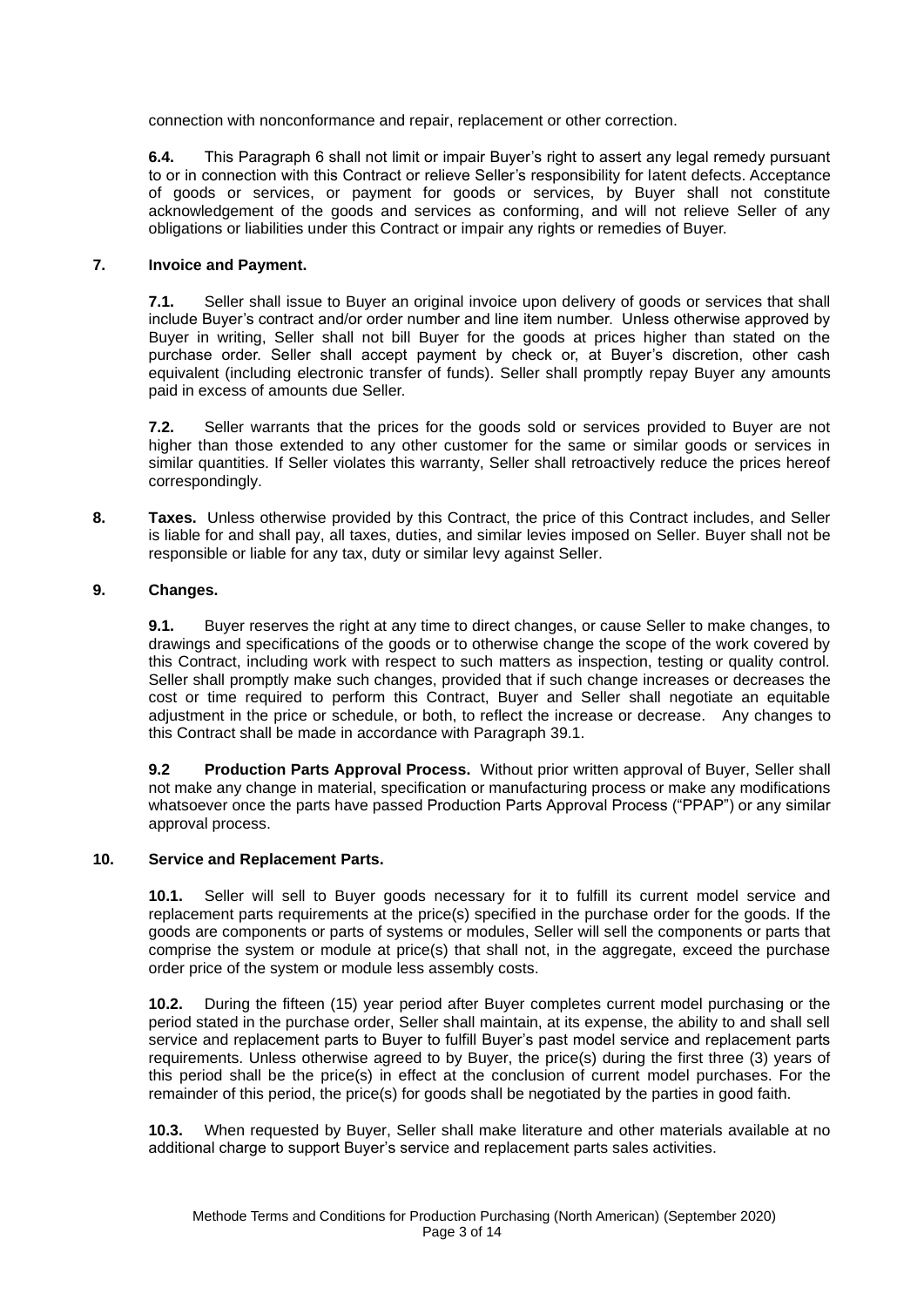# **11. Buyer's Property.**

**11.1.** All supplies, materials, drawings, machinery, data, equipment, tools, jigs, dies, gauges, fixtures, molds, patterns and other items furnished by Buyer, either directly or indirectly, to Seller to perform this Contract, or for which Seller has been reimbursed by Buyer, shall be and remain the property of Buyer and held by Seller on a bailment basis ("Buyer's Property").

**11.2.** Buyer shall make no warranty on the quality of Buyer's Property, and Seller shall inspect any and all of such Buyer's Property before taking possession, custody or control as a bailment. Seller assumes all risk of loss, destruction or damage to Buyer's Property while in Seller's possession, custody or control, including any transfer to Seller's subcontractors.

**11.3.** Seller at its expense shall: (a) properly house Buyer's Property to a commercially reasonable standard; (b) maintain Buyer's Property, including its repair or replacement, in the condition necessary to produce the goods in accordance with the terms of the purchase order and this Contract and be responsible for all wear and tear, excluding normal wear and tear; (c) conspicuously mark Buyer's Property as the property of Buyer or otherwise cooperate with Buyer's procedures regarding the identification of Buyer's Property; (d) prevent the commingling of Buyer's Property with property owned by Seller or a third party; (e) obtain Buyer's prior written consent before moving Buyer's Property to another location of Seller or a third party; (f) use Buyer's Property solely in the performance of this Contract unless specifically authorized in writing by Buyer; (g) keep and maintain, and provide proof upon Buyer's request of, adequate insurance against risk of loss, destruction or damage to Buyer's Property, even if it occurs despite Seller's exercise of due care; and (h) promptly notify Buyer if Buyer's Property is lost, stolen, damaged or destroyed. Buyer may, with five (5) days prior written notice, audit all pertinent documents of Seller and its subcontractors, and make reasonable inspection of Seller's and its subcontractor's premises, in order to verify compliance with the provisions of this Paragraph 11.3.

**11.4.** Upon the request of Buyer and at Buyer's option, Seller shall immediately release or deliver Buyer's Property to Buyer, either: (a) F.O.B. transport equipment at Seller's plant, properly packed and marked in accordance with the requirements of the carrier selected by Buyer to transport such property; or (b) to any location designated by Buyer, in which event Buyer shall pay to Seller the reasonable costs of delivering such property to such location. Seller is responsible for labor and other costs of dismounting, dismantling and staging Buyer's Property for release or delivery. Seller agrees that in the event of its failure to hand over possession of Buyer's Property immediately upon Buyer's request, Buyer shall be entitled to enter Seller's premises and take possession thereof without any written or oral notification and Seller shall provide assistance to Buyer under these circumstances.

**11.5.** When permitted by laws, Seller waives any lien or other rights that Seller might otherwise have in Buyer's Property, including, but not limited to, any rights of setoff, recoupment or counterclaim arising from this or any other transactions with Buyer.

**11.6.** Seller will require its subcontractors to be bound, through the use of consistent contractual terms, to the terms and conditions of this Paragraph 11.

### **12. Seller's Property.**

**12.1.** Unless otherwise agreed to by Buyer, Seller, at its expense, shall furnish, keep in good condition, and replace when necessary all machinery, data, equipment, tools, jigs, drawings, dies, gauges, fixtures, molds, patterns and other items ("Seller's Property") necessary for the production of the goods under this Contract. The cost of changes to Seller's Property necessary to make design and specification changes authorized by Buyer with its prior written consent shall be paid for by Buyer. Seller shall insure Seller's Property with full fire and extended coverage insurance for its replacement value thereof

**12.2.** Seller grants Buyer an exclusive, irrevocable option to take possession of and title to Seller's Property that is special for the production of the goods upon payment to Seller of its net book value and any amounts which Buyer has previously paid; provided, however, that this option shall not apply if Seller's Property is used to produce goods that are the standard stock of Seller or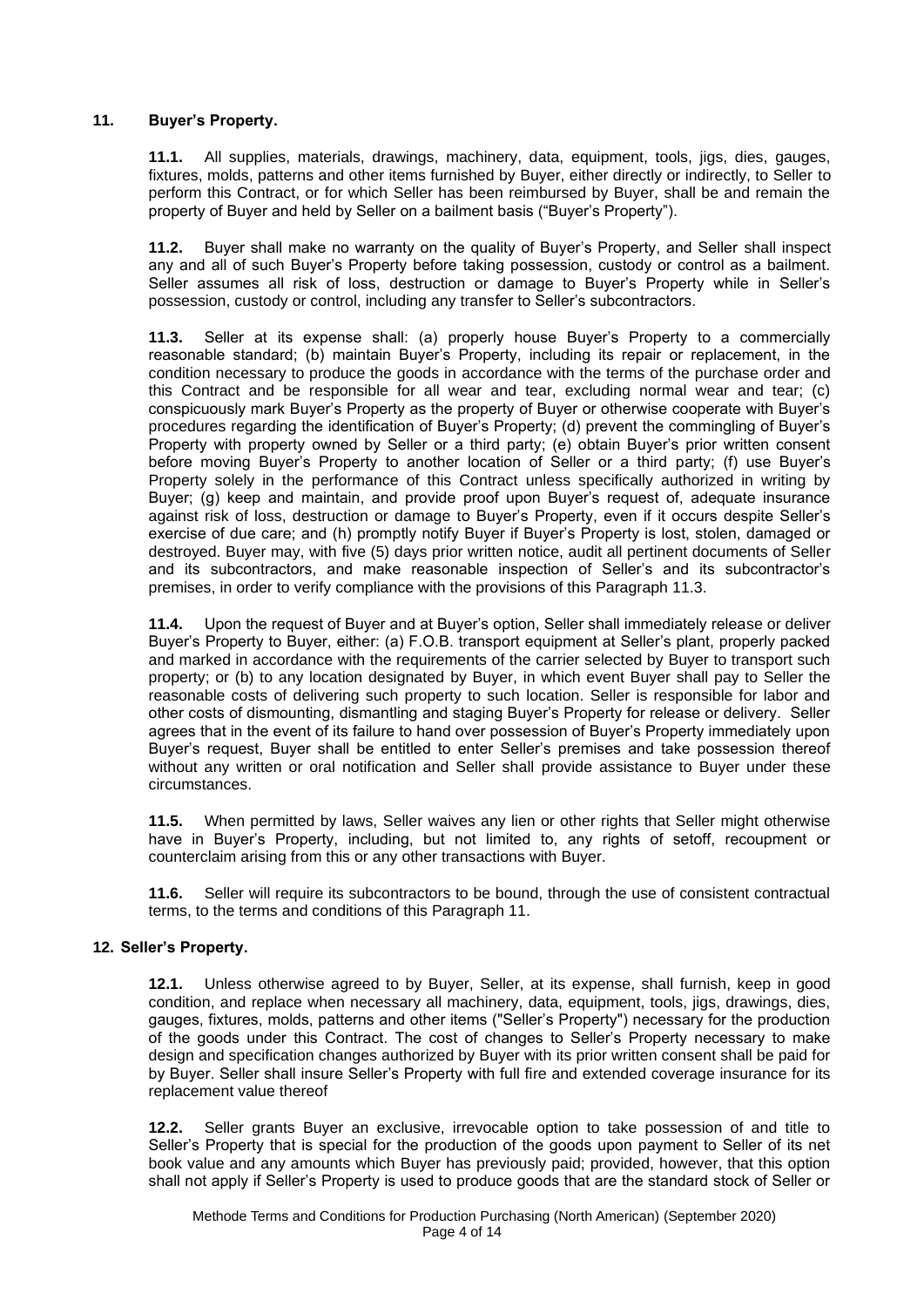if a substantial quantity of like goods are being sold by Seller to others. Seller shall promptly provide Buyer the opportunity to inspect Seller's Property and also provide information regarding Seller's Property to the Buyer upon request.

# **13. Intellectual Property Rights.**

**13.1.** "Intellectual Property Rights" means any and all: (a) copyrights, trademarks, and patents; (b) rights relating to innovations, know-how, trade secrets, and confidential, technical, and nontechnical information; (c) moral rights, author's rights, and rights of publicity; and (d) other industrial, proprietary and intellectual property-related rights anywhere in the world, that exist as of the date hereof or hereafter come into existence, and all applications, renewals and extensions of the foregoing, regardless of whether or not such rights have been registered with the appropriate authorities in such jurisdictions in accordance with the relevant legislation. "Background Intellectual Property Rights" means any Intellectual Property Rights developed or acquired by a party which does not qualify as Developed Intellectual Property Rights. "Developed Intellectual Property Rights" means all Intellectual Property Rights (including, but not limited to, all analyses, recommendations, reports, memoranda, manuscripts, discoveries, designs, inventions or innovations, and in each case, whether or not copyrightable or patentable) developed, written, conceived, discovered or made by Seller, its subcontractors, or employees, which (a) are developed in whole or in part during the course of performance of activities under this Contract and are paid for by Buyer (or a customer of Buyer), or (b) are customizations, modifications, enhancements or derivatives of any Intellectual Property Rights of Buyer or its licensors, or (c) are developed jointly by Buyer and Seller during the course of performance of this Contract; excluding, in each case, any Intellectual Property Rights the ownership of which is specifically addressed in a separate written contract between Buyer and Seller.

**13.2.** All Developed Intellectual Property Rights shall be the exclusive property of Buyer. Seller agrees to execute all papers and provide reasonable assistance to Buyer necessary to vest ownership in Buyer of all such Developed Intellectual Property Rights. Unless otherwise expressly authorized by Buyer in writing, Seller shall not use for any other purpose than the performance of this Contract or manufacture, sell or otherwise dispose to third parties any goods made by Seller or its subcontractors using Buyer's Property or Buyer's Intellectual Property Rights.

**13.3.** Seller grants Buyer a perpetual, irrevocable, worldwide, nonexclusive, royalty-free license (with rights to grant sublicenses through multiple tiers) under Seller's Background Intellectual Property Rights to sell, copy, distribute, display, perform, repair, rebuild, adapt, use, and otherwise freely exploit in any and all media now known or later developed, all goods which Seller provides or has provided to Buyer in connection with this Contract. Buyer acknowledges that the foregoing license allows Buyer to fully utilize and exploit all goods and services sold by to Buyer hereunder, but does not confer to Buyer the right to manufacture or have manufactured any such goods. Seller grants Buyer a perpetual, irrevocable, worldwide, nonexclusive license (with rights to grant sublicenses through multiple tiers) to use, modify, install, compile, copy and run any software which operates on such goods supplied by Buyer, but shall not distribute any copies of such software separately from such goods.

**13.4.** Seller hereby represents and warrants to Buyer that all materials, devices, processes, services and other information that Seller uses, copies or adapts hereunder are created originally by Seller and/or are licensed lawfully to Seller, with rights to allow Seller to comply with this Contract.

**13.5.** Upon the occurrence of a Supply Interruption Event, Seller grants Buyer a perpetual, irrevocable, worldwide, nonexclusive license (with rights to grant sublicenses through multiple tiers) under Seller's Background Intellectual Property Rights to make, have made, sell, copy, distribute, display, perform, adapt and use, make derivative works, embed and otherwise freely exploit in any and all media now known or later developed, all materials and other information which Seller provides or has provided to Buyer in connection with this Contract to the extent necessary for Buyer or its designees to manufacture goods supplied by Seller under this Contract for the remainder of the lifetime of the Buyer program utilizing the goods supplied by Seller. A "Supply Interruption Event" means (a) the failure by Seller to deliver goods under this Contract in material breach of the provisions of this Contract and such default is not cured within ten (10) days, (b) the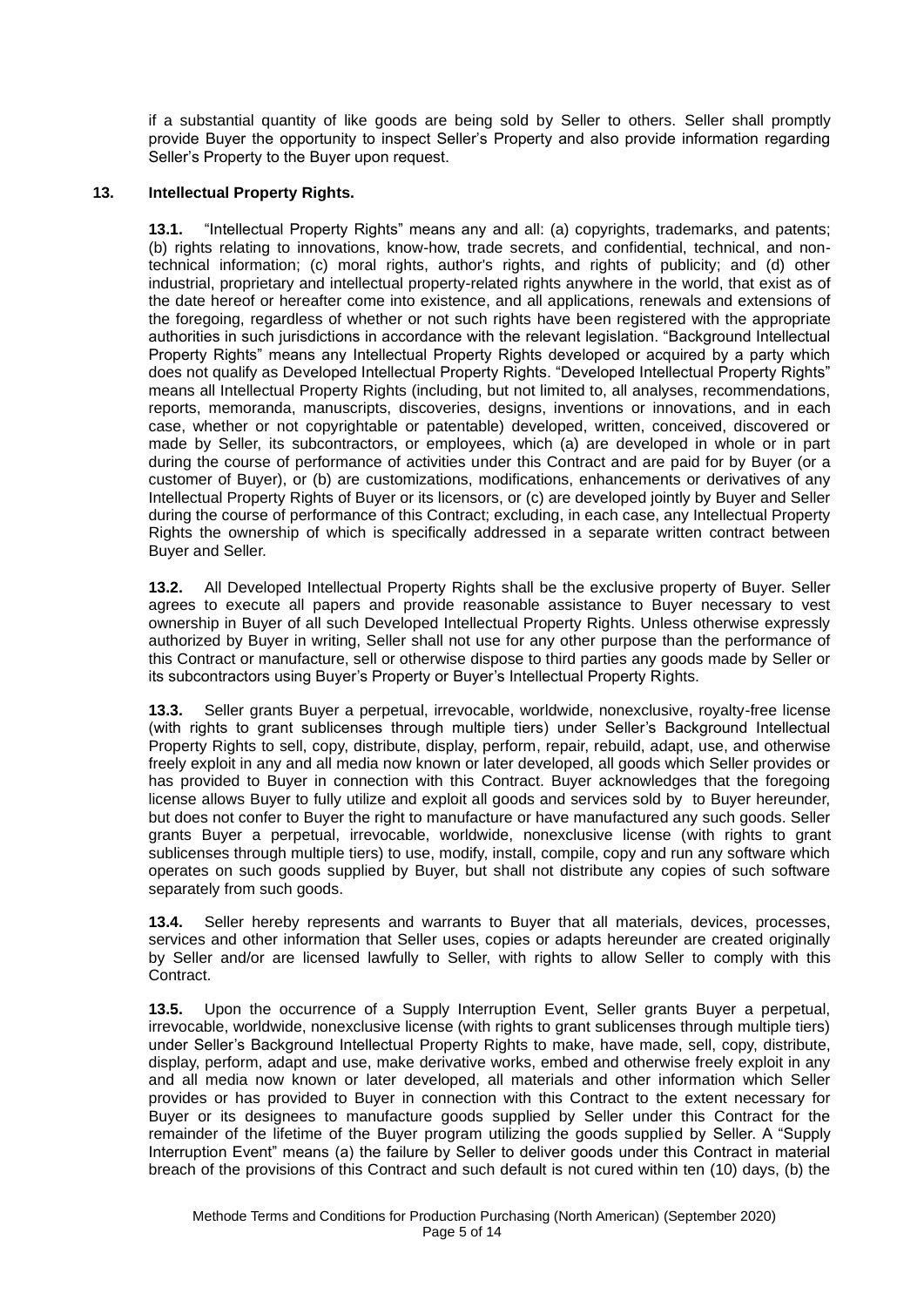insolvency of Seller, the entry by Seller into voluntary or involuntary bankruptcy, or the filing against Seller of a petition in bankruptcy filed against it (if such petition is not dismissed within sixty (60) days after the applicable stay becomes effective), or the appointment of a receiver with respect to all or substantially all of Seller's assets, or the cessation of the conduct of business by Seller in the ordinary course, (c) an event of force majeure, including without limitation, political or labor unrest or natural disaster, that interrupts the manufacture and/or supply of goods under this Contract if such force majeure event lasts longer than thirty (30) days; (d) repudiation of this Contract by Seller, or (e) termination of this Contract by reason of a material breach by Seller.

If requested in writing by Buyer, Seller grants Buyer a perpetual, irrevocable, worldwide, nonexclusive license (with rights to grant sublicenses through multiple tiers) on Commercially Reasonable Terms under Seller's Background Intellectual Property Rights to make, have made, sell, import, distribute, adapt and use and otherwise exploit all Intellectual Property Rights to the extent necessary for Buyer or its designees to manufacture the goods supplied by Seller under this Contract for the remainder of the lifetime of the Buyer program utilizing the goods supplied by Seller. For purposes of this Paragraph, "Commercially Reasonable Terms" shall include a commercially reasonable royalty and shall take into account, among other reasonable commercial considerations, the relative technical or other contributions by the parties and the level of business offered to the Seller and the Buyer (or the Buyer's customer's).

### **14. Confidentiality.**

**14.1.** Buyer and Seller shall keep confidential and protect from unauthorized use and disclosure all confidential or proprietary data or information disclosed by one party to the other under this Contract, including but not limited to, trade secrets, technical data, product specifications, testing specifications, processes, and results, pricing information, quality procedures and results, customer information, and any other information to the extent that information is identified orally or in writing as confidential by the producing party at the time it is shared or within a reasonable time thereafter (collectively, "Confidential Information"). Confidential Information shall not include information that: (a) now or subsequently becomes generally available to the public through no fault or breach of the receiving party; (b) the receiving party can demonstrate to have such information rightfully in its possession prior to disclosure without being bound by similar confidentiality obligations; (c) the receiving party rightfully obtains such information from a third party who has the right to transfer or disclose such information; or (d) is independently developed by the receiving party without reference to the Confidential Information of the disclosing party. Buyer and Seller shall each restrict disclosure of Confidential Information only to those who have a "need to know" in order for the party to perform its obligations under this Contract and shall use Confidential Information of the other party only in performance of and for the purpose of this Contract.

**14.2.** In the event that the receiving party is required to disclose all or part of the disclosing party's Confidential Information under the terms of a valid and effective subpoena, court order, governmental rule or regulation or other judicial requirement, the receiving party agrees to immediately notify the disclosing party of the existence, terms and circumstances surrounding such a request or requirement so that the disclosing party may seek an appropriate protective order or waive compliance by the receiving party with the appropriate provisions of this Contract. If the receiving party is compelled to disclose any of the disclosing party's Confidential Information, it will disclose only the portion thereof which it is compelled to disclose and shall use its commercially reasonable efforts to obtain an order or other reliable assurance that confidential treatment shall be accorded to the Confidential Information so disclosed.

**14.3.** Despite any other obligations or restrictions imposed by this Paragraph 14, Buyer shall have the right to use, disclose and reproduce Seller's Confidential Information, and make derivative works thereof, for the purposes of testing, certification, use, sale or support of any goods or services delivered under this Contract. Any such use, disclosure, reproduction or derivative work by Buyer shall, whenever appropriate, include a restrictive legend suitable for the particular circumstances.

**14.4.** Seller may disclose Confidential Information of Buyer to its subcontractors as required for the performance of this Contract, provided that Seller informs them of the confidential status of the information provided to them and takes all reasonable steps to ensure they maintain the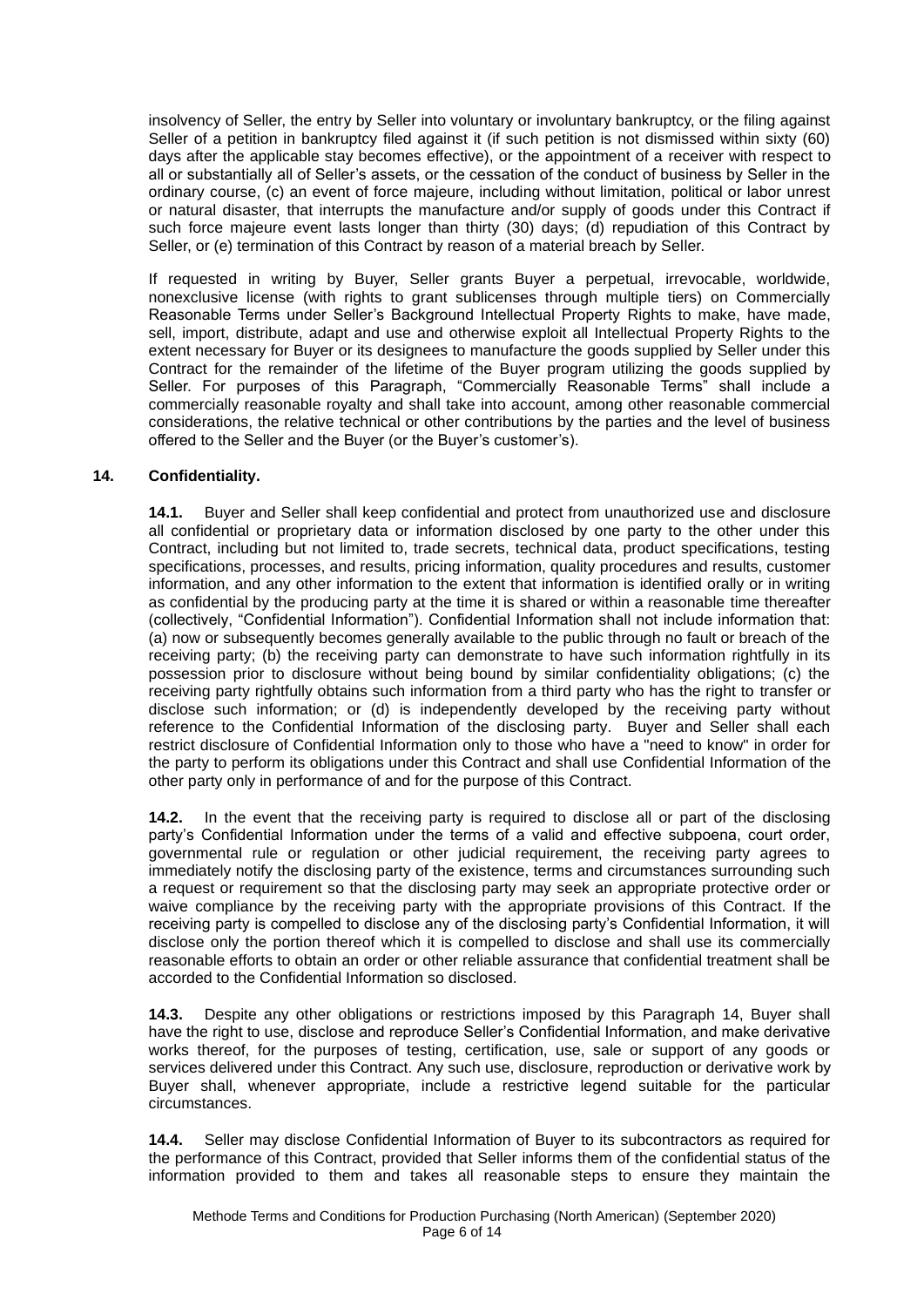confidentiality of Buyer's Confidential Information. Seller shall be liable to Buyer for any breach of any obligations hereunder by such subcontractor.

**14.5.** Upon Buyer's request at any time, and in any event upon the completion, termination or cancellation of this Contract, Seller shall return to Buyer all of Buyer's Confidential Information and all materials derived therefrom, unless specifically directed otherwise in writing by Buyer. Buyer shall have the right to audit Seller's compliance with this Paragraph 14. The provisions of this Paragraph 14 shall survive the performance, completion, termination or cancellation of this Contract.

**14.6.** Seller agrees to be bound, and will require its subcontractors to be bound, by the terms and conditions of any non-disclosure agreement agreed between Buyer and Seller.

#### **15. Warranty.**

**15.1.** Seller warrants that all goods and/or services covered by this Contract will: (a) conform to the specifications, technical standards, drawings, samples, or descriptions that have been furnished, specified or approved by Buyer; (b) comply with all laws and regulations including, but not limited to, national standards, trade standards, and local standards; (c) be merchantable and suitable for the purpose intended; (d) be wholly new and contain new components and parts unless authorized in writing by Buyer; (e) be free from defects in materials and workmanship; (f) be free from defects in design to the extent furnished by Seller, even if the design has been approved by Buyer; and (g) not contain any Counterfeit Items, components or materials (as defined in section 16.2). The warranty period begins on the date the goods or services are delivered to Buyer and extend for a period that is the later of: (a) the period provided in the purchase order or other contract documents (b) Seller's standard warranty for similar goods and/or services; (c) Buyer's standard warranty for similar goods and/or services; or (d) the warranty provided under applicable laws or industry regulations. This warranty shall survive inspection, test and acceptance of, and payment for, the goods and services. This warranty shall run to Buyer and its successors, assigns, customers and users of goods covered by this Contract. To the extent such goods contain components or parts that are obtained from third parties, which components or parts are the subject of any express or implied warranty, Seller shall take all commercially reasonable steps necessary and shall in good faith cooperate with Buyer to obtain for Buyer the benefit of such warranty, including, without limitation, by producing evidence to support Buyer's warranty claim.

**15.2.** Seller warrants that it has good and warrantable title to the goods and/or services, free and clear of any security interests, liens or encumbrances, and that Seller has full power and authority to enter into this Contract and to convey all rights and licenses granted to Buyer under this Contract.

**15.3.** Seller warrants that the goods and/or services do not infringe, misappropriate or otherwise make unauthorized use of any Intellectual Property Rights of any third party, and that the goods and/or services delivered under this Contract do not infringe any Intellectual Property Rights of any third party.

**15.4.** Seller warrants that all goods and/or services provided hereunder meet Buyer's environmental protection, occupational safety and hygiene requirements and obey national and local environmental protection and occupational safety and hygiene laws and regulations.

**15.5.** Without prejudice to the provisions of paragraph 6, if the goods and/or services do not comply with the warranties in this Contract, Buyer may, at its option, and at Seller's expense: (a) return for credit or refund; or (b) require prompt correction or replacement of the defective or nonconforming goods and/or services. Without limiting the foregoing, should any goods fail to conform to the warranties set forth in Paragraph 15, Buyer shall notify Seller and Seller shall, if requested by Buyer, reimburse Buyer for any incidental and consequential damages caused by such defective or nonconforming goods, including, but not limited to, costs, expenses, losses, attorney's or other professional fees incurred by Buyer: (a) in inspecting, sorting, repairing or replacing such defective or nonconforming goods; (b) resulting from production interruptions; (c) conducting recall campaigns or other corrective service actions; and (d) for claims or litigation arising from death, injury or property damage caused by such defective or nonconforming goods. If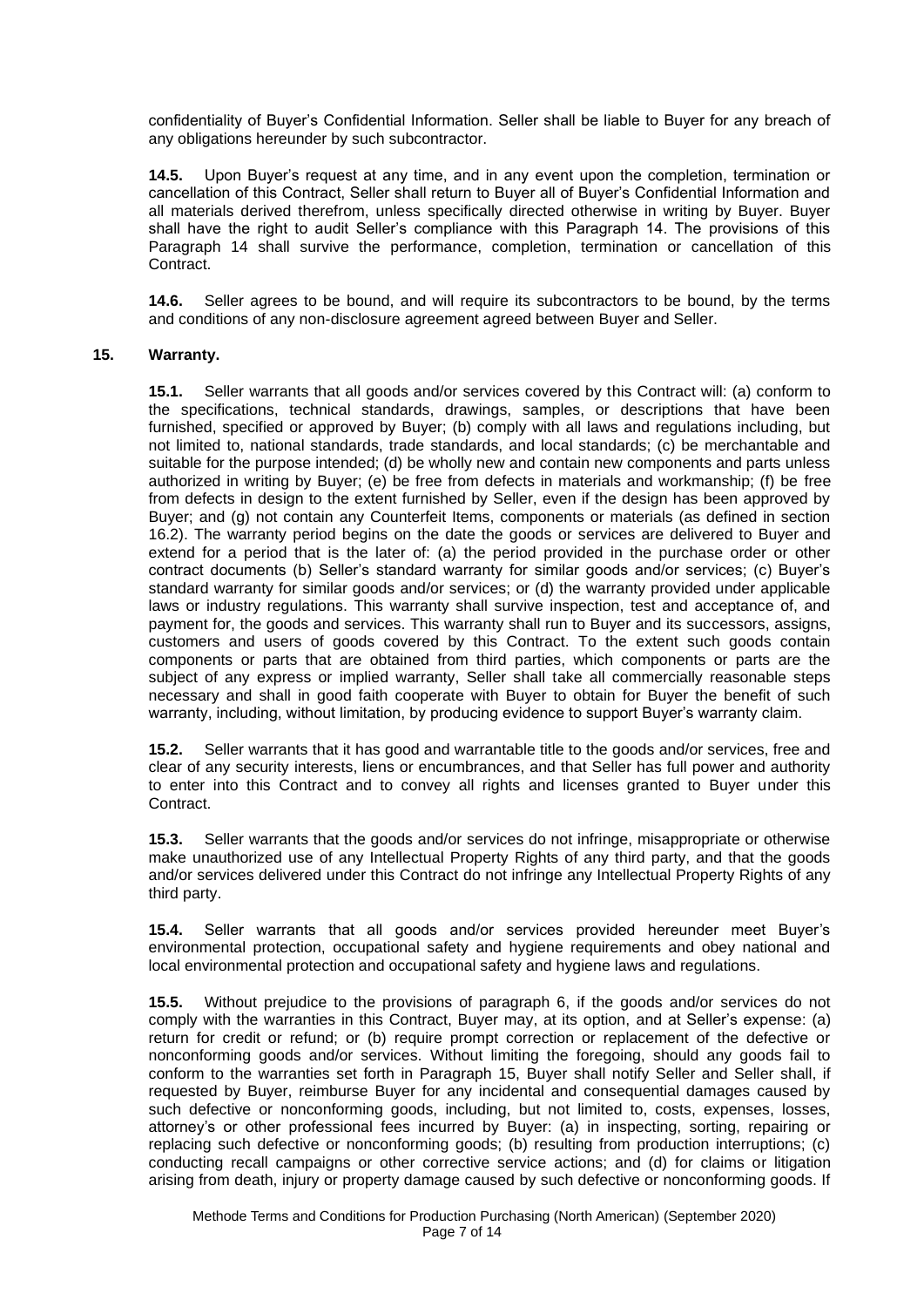requested by Buyer, Seller will enter into a separate agreement for the administration or processing of warranty chargebacks for defective or nonconforming goods. Seller agrees that the foregoing remedies are in addition to any other remedies provided elsewhere in this Contract and remedies available under law or equity.

#### **16. Counterfeit Parts/Components/Ingredients.**

**16.1.** Seller warrants that the goods delivered, unless specifically agreed by Buyer, shall (i) be new; (ii) manufactured by or purchased directly from the Original Component Manufacturer (OCM) or the Original Equipment Manufacturer (OEM), (hereinafter, the Original Manufacturer (OM)) or an authorized OM reseller or distributor; (iii) not be or contain Counterfeit Items; and (iv) contain only authentic, unaltered OM labels and other markings.

**16.2.** For purposes of this paragraph 16, a Counterfeit Item is defined to include, but is not limited to, (i) an item that is an illegal or unauthorized copy or substitute of an OM item; (ii) an item that does not contain the proper external or internal materials or components required by the OM or that is not constructed in accordance with OM design; (iii) an item or component thereof that is used, refurbished or reclaimed but Seller represents as being a new item; (iv) an item that has not successfully passed all OM required testing, verification, screening and quality control but that Seller represents as having met or passed such requirements; or (v) an item with a label or other marking intended, or reasonably likely, to mislead a reasonable person into believing a non-OM item is a genuine OM item when it is not.

**16.3.** Seller warrants that it will only act as or engage a Broker to assist it in delivering goods pursuant to this Purchase Order if the Buyer provides prior written approval to do so. For purposes of this Paragraph 16, a Broker is defined as a supplier which is not authorized by, or under the oversight of, the OM with respect to such goods, and shall include independent distributors, nonauthorized distributors, non-franchised distributors, non-authorized suppliers or non-authorized resellers,

**16.4.** Seller, and Seller's Broker, if applicable and approved hereunder, shall implement an internal Counterfeit Item control process for goods delivered hereunder in accordance with the standards or instructions set forth in any Buyer's specifications or other provisions incorporated into the Contract. Buyer shall have the right to audit, inspect, and/or approve the processes at any time before or after delivery of the goods ordered hereunder. Buyer shall have the right to require changes to the processes to conform with Buyer's defined standards, if any. Failure of the Seller or Seller's Broker to conform its processes with Buyer's defined standards may result in the termination of the Contract in accordance with the termination provisions set forth herein.

**16.5.** If a good delivered hereunder is discovered to be a Counterfeit Item or suspected to be a Counterfeit Item, Buyer shall have the right to impound the good for further investigation of its authenticity. The Seller and/or the Seller's Broker shall cooperate in good faith with any investigation conducted by Buyer, including, but not limited to, cooperation by Seller's or Seller's Broker's staffs responsible for the maintenance and disclosure of all design, development, manufacturing, and traceability records with respect to the good in possession of Seller or Seller's Broker. Upon Buyer's request, Seller shall provide Buyer certificates of conformance with respect to the good under investigation. Buyer shall not be required to return the good to the Seller or Seller's Broker during the investigation process or thereafter. Buyer shall not be liable for payment to Seller of the price of any suspect Counterfeit Items under investigation.

**16.6.** Seller agrees that the Buyer shall not be liable for any damages, losses, costs and expenses of any kind that may be claimed to be incurred by Seller as a result of, or arising from, Buyer's investigation of Seller's good or Buyer's disclosure to any governmental entity or third party.

**16.7.** Seller acknowledges that examination of a good for authenticity may require destruction or impounding of the goods. Buyer shall not be liable to Seller for the price of any goods destroyed by examination or impounding if the good is later found to be a Counterfeit Item.

**16.8.** Seller shall include the substance of this Paragraph 16 in any agreement between Seller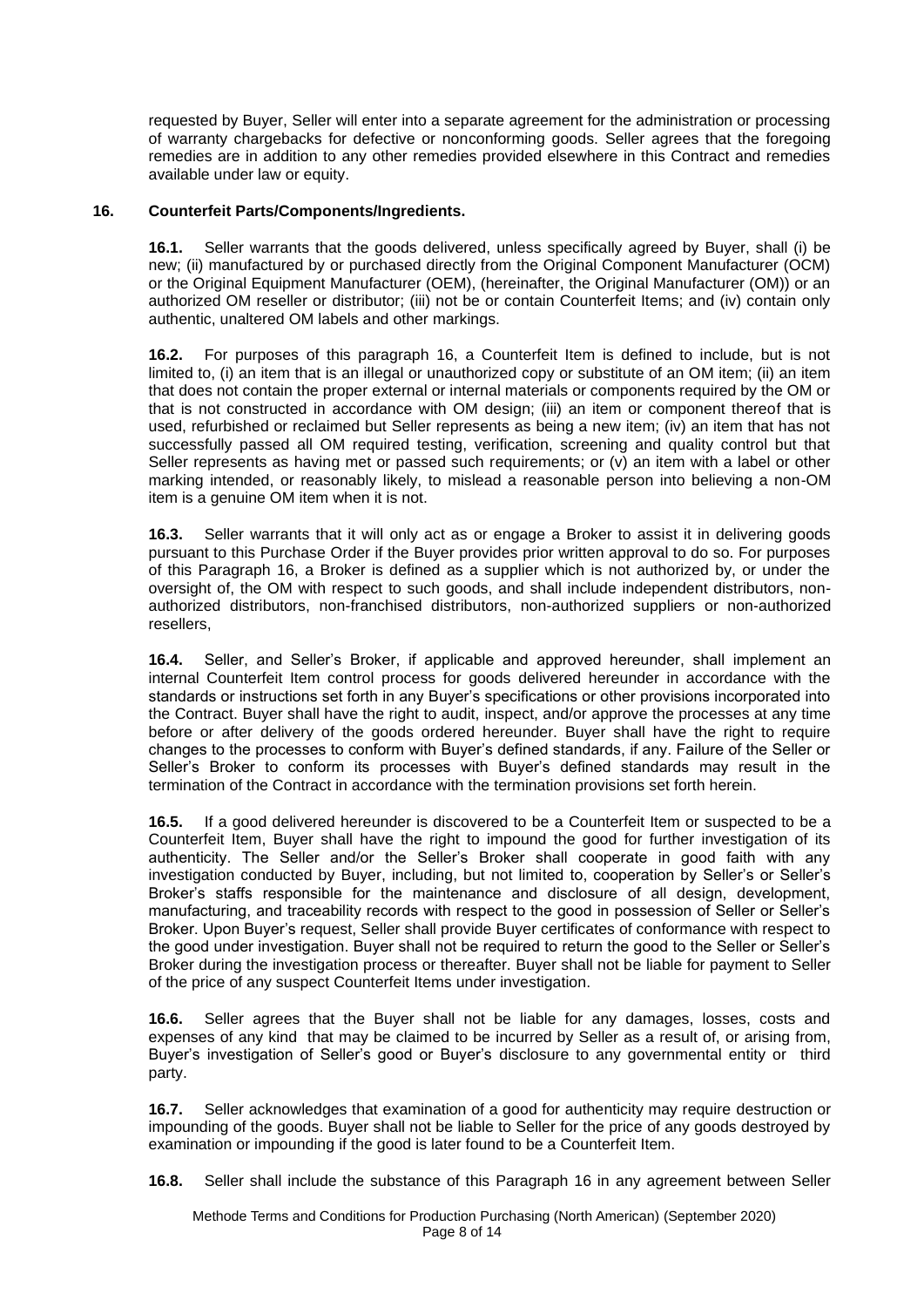and Seller's Broker and shall cause Seller's Broker to include the substance of this Paragraph 16 in all agreements with any lower tier subcontractors.

**16.9.** Seller warrants that any hardware, software and firmware goods delivered under this Contract: (i) shall not contain any viruses, malicious code, Trojan horse, worm, time bomb, self-help code, back door, or other software code or routine designed to: (a) damage, destroy or alter any software or hardware; (b) reveal, damage, destroy, or alter any data; (c) disable any computer program automatically; or (d) permit unauthorized access to any software or hardware; and (ii) shall not contain any third party software (including software that may be considered free software or open source software) that (a) may require any Buyer software to be published, accessed or otherwise made available to the public without the consent of Buyer, or (b) may require distribution, copying or modification of any Buyer software free of charge.

- **17. Access to Buyer's Plants and Properties.** Seller shall, and cause Seller's subcontractors to, comply with all the rules and regulations established by Buyer for access to and activities in and around premises controlled by Buyer or Buyer's customer.
- **18. Ingredients Disclosure; Special Warnings and Instructions.** If requested by Buyer, Seller shall promptly furnish to Buyer in such form and detail as Buyer may direct: (a) a list of all ingredients in the goods purchased hereunder; (b) the amount of all ingredients; and (c) information concerning any changes in or additions to such ingredients. Prior to and during the shipment of the goods purchased hereunder, Seller agrees to furnish to Buyer sufficient warning and notice in writing (including appropriate labels on goods, containers and packing) of any hazardous material that is an ingredient or a part of any of the goods, together with such special handling instructions as may be necessary to advise carriers, Buyer and their respective employees on the measure of care and precaution which will best prevent bodily injury or property damage in the handling, transportation, processing, use or disposal of the goods, containers and packing shipped to Buyer.

### **19. Indemnification.**

**19.1.** Seller shall indemnify, defend and hold harmless Buyer and its customers, officers, directors, employees, contractors, predecessors and successors in interest, assigns, parents, subsidiaries, divisions, and agents (the "Buyer Indemnified Party") against all claims, suits, actions, awards, liabilities, damages, costs, attorney's fees and other professional fees (collectively, "Claims") for any death, injury or property damage relating to or arising out of the acts or omissions of Seller or its officers, directors, employees, contractors, representatives, or agents (the "Seller Indemnifying Party") under this Contract, including without limitation any defect or alleged defect in the goods supplied by the Seller Indemnifying Party, any actual or alleged negligence or fault of the Seller Indemnifying Party in connection with the design or manufacture of the goods, or any breach by the Seller Indemnifying Party of the representations and warranties under the Contract.

**19.2.** Seller shall indemnify, defend and hold harmless the Buyer Indemnified Party against any Claims related to or arising out of the actual or alleged infringement of any Intellectual Property Rights (including, but not limited to, patent, trademark, copyright, industrial design, or based on misuse or misappropriation of information or documents, regardless of whether such Intellectual Property Rights are registered) in connection with the goods or services hereunder, including such Claims in which Seller has provided only part of the goods or service or has expressly waived any claim against Buyer that such infringement relates to or arises out of Seller's compliance with specifications or designs furnished by Buyer.

**19.3.** The Buyer Indemnified Party will duly notify Seller of any Claim and shall provide reasonable assistance to Seller, at Seller's expense, to enable Seller to defend the Claim. Buyer shall have the right to reasonably reject counsel selected by Seller and the right to reject any settlement that would negatively impact Buyer as determined solely by Buyer. Unless otherwise provided herein, Buyer may, at its sole expense, actively participate in any suit or proceeding, through its own counsel.

**19.4.** Notwithstanding the foregoing, in the event of a product liability related claim, Buyer has the right, at Seller's reasonable expense, to conduct the defense of any such claim relating to the goods covered by this Contract. Seller shall provide reasonable assistance, including technical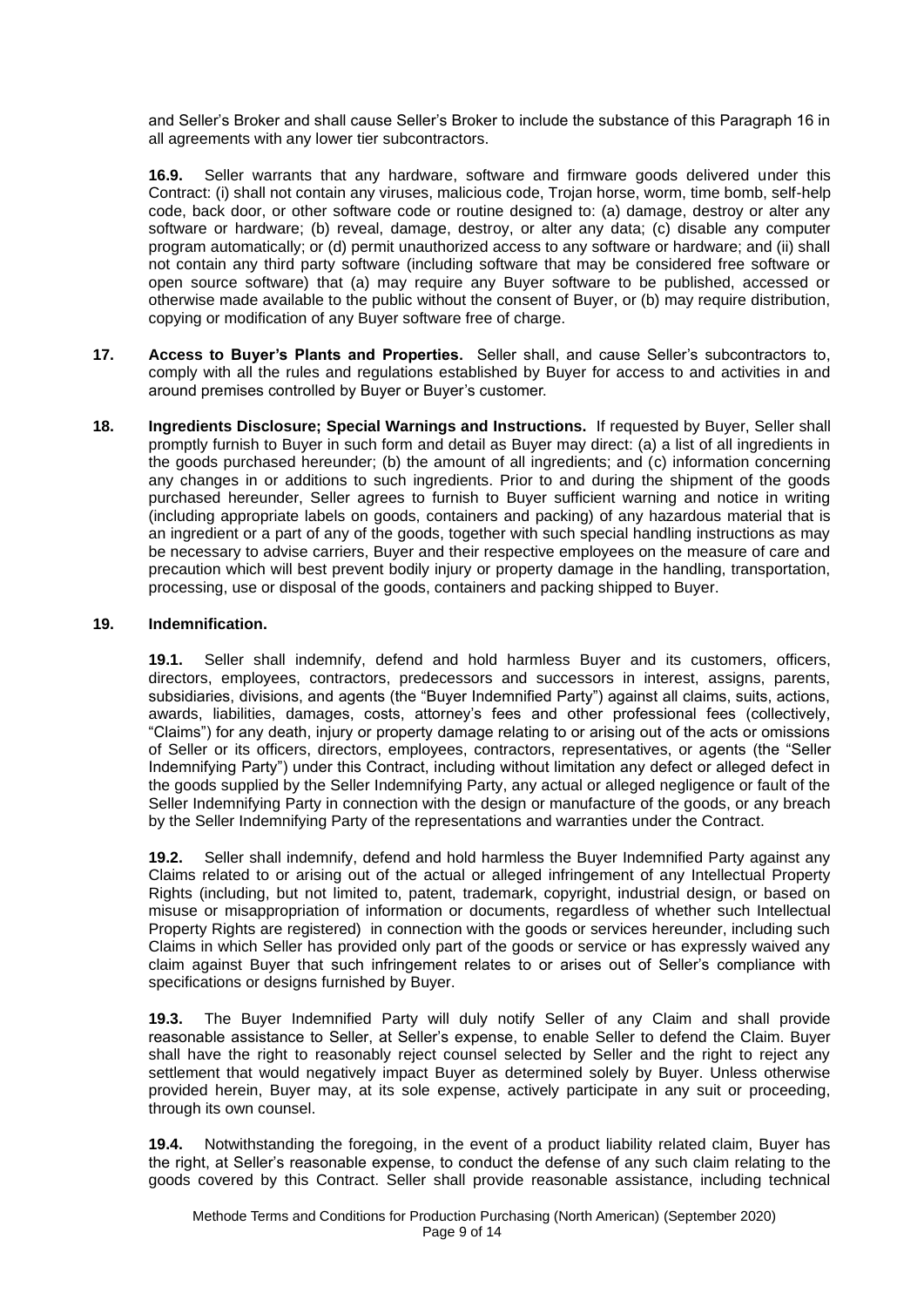expertise, to Buyer in conducting the defense of any such claim. Seller and Buyer shall communicate and cooperate with each other and, if required, with the appropriate insurance carrier, to the fullest extent reasonably possible in investigating the facts and circumstances surrounding any actual, potential or threatened product liability claim relating to any goods manufactured and sold under this Contract and in litigating the matter.

#### **20. Recall; Preventative Actions on Serial Defects.**

**20.1.** Buyer or Seller, as the case may be, shall inform the other of any defect or nonconformity of goods as soon as possible after it has been discovered or within the time period specified by any governmental regulation, whichever is shorter. Buyer and Seller shall cooperate fully with each other to identify the cause of the defect or nonconformity and to develop a plan for prompt remediation. Notwithstanding the foregoing, Buyer may unilaterally undertake any recall campaign or preventative action if the parties cannot agree on a course of action and/or on the safety or environmental relevance of a defect. In such event, Seller shall cooperate fully with and provide reasonable assistance to Buyer.

**20.2.** Seller shall within a reasonable period reimburse Buyer for all costs and expenses of any recall campaign or preventative action related to any defect or nonconformity of products for which Seller is responsible, including customer mailing(s), parts at dealer reimbursement levels less any profit to Buyer, dealer labor and sublet charges, any governmental imposed fines or penalties, and attorney's or other professional fees.

- **21. Force Majeure.** Neither Buyer nor Seller will be liable for any delay or failure to perform its obligations hereunder if, and to the extent that such delay or failure to perform is caused by an event or occurrence which is unforeseeable on execution of the Contract, unavoidable, and beyond the reasonable control of the party and without its fault or negligence, including, but not limited to, acts of God, actions by any governmental authority (whether valid or invalid), fires, floods, windstorms, riots, explosions, natural disasters, wars, sabotage, labor problems such as lockouts, strikes and slowdowns, inability to obtain power, material, labor, equipment or transportation, or court injunction or order; provided that written notice of such delay (including the anticipated duration of the delay) shall be given by the affected party to the other party within ten (10) calendar days from the occurrence of this event. During the period of such delay or failure to perform by Seller, Buyer may, at its option, procure goods from other sources and reduce its order by such quantities, without liability to Seller, or have Seller provide the goods from other sources in quantities and at times requested by Buyer, and at a price agreed upon by the parties. Buyer may terminate all or any part of this Contract without liability upon written notice to Seller if such delay or failure to perform by Seller lasts more than thirty (30) calendar days.
- **22. Protection of Supply.** Seller at its expense shall take such actions as are necessary to ensure the supply of goods to Buyer for a period of at least thirty (30) calendar days during any anticipated labor disruption or resulting from the expiration of Seller's labor contract(s). If requested by Buyer, Seller shall, within ten (10) calendar days, provide adequate assurances that the delay shall not exceed thirty (30) calendar days. If the delay lasts more than thirty (30) calendar days or Seller does not provide adequate assurance that the delay will cease within thirty (30) calendar days, Buyer may immediately terminate all or any part of this Contract without liability.

### **23. Termination.**

**23.1. Termination for Insolvency.** Buyer may immediately terminate all or any part of this Contract by giving written notice to Seller in the event of the occurrence of any of the following or any other comparable events: (a) insolvency or winding-up proceedings are instituted by or against the Seller; (b) filing of a voluntary petition in bankruptcy by Seller; (c) filing of any involuntary petition in bankruptcy against Seller; (d) appointment of a receiver, liquidator, administrator or trustee for Seller; or (e) execution of an assignment for the benefit of creditors by Seller, provided that such petition, appointment, or assignment is not vacated or nullified within fifteen (15) calendar days of such event. Seller shall reimburse Buyer for all cost incurred by Buyer in connection with any of the foregoing, including, but not limited to, all attorney's fee and other professional fees.

**23.2. Termination for Breach or Nonperformance.** Buyer may immediately terminate all or

Methode Terms and Conditions for Production Purchasing (North American) (September 2020) Page 10 of 14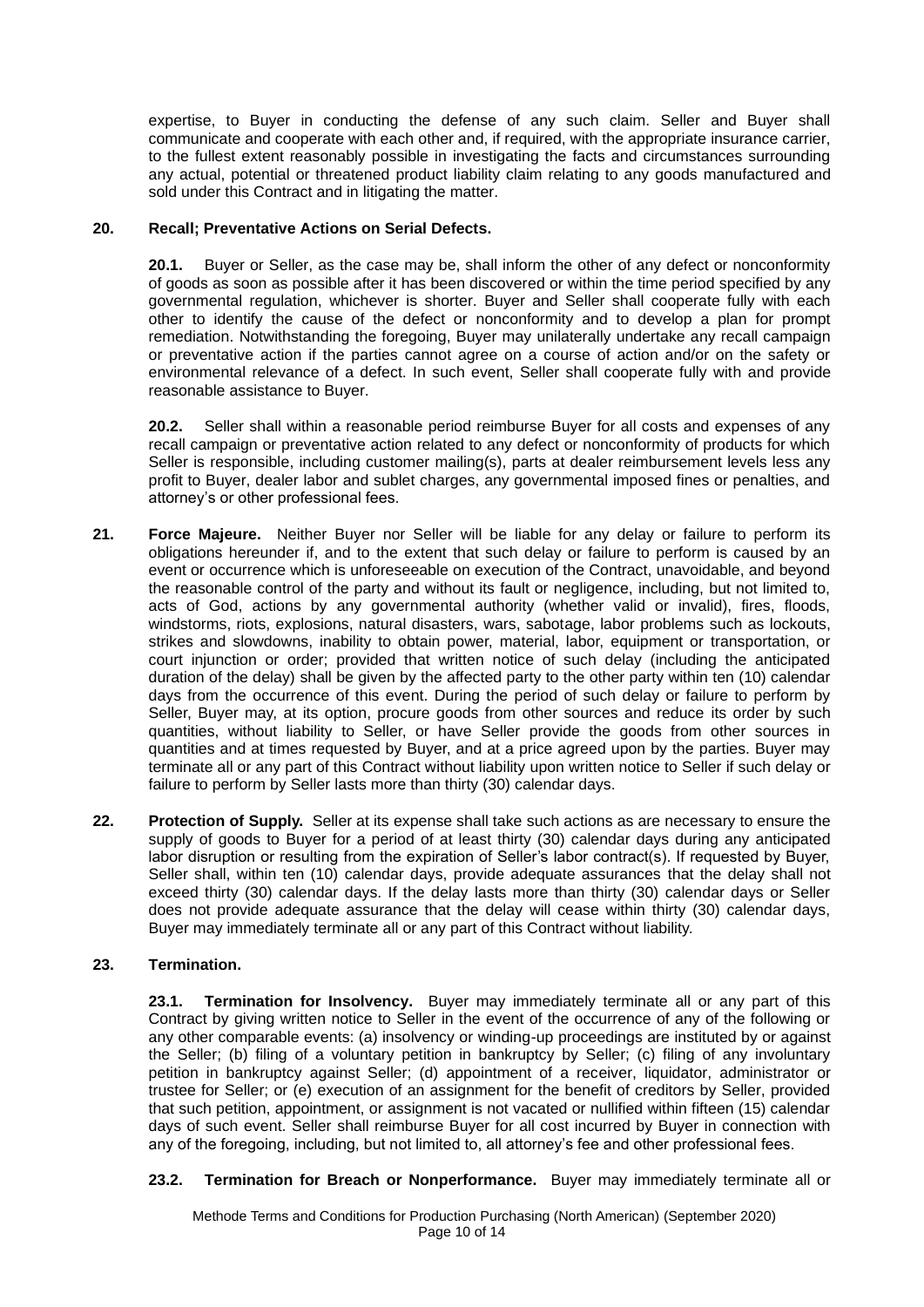any part of this Contract by giving written notice to Seller in the event of the occurrence of any of the following or any other comparable events: (a) Seller repudiates or breaches any of the terms of this Contract, including Seller's warranties; (b) Seller fails to perform services or deliver goods as specified by Buyer; or (c) Seller fails to make progress to the extent that in Buyer's reasonable belief it will endanger timely and proper delivery of goods or services, and in all circumstances does not correct such failure or breach within ten (10) calendar days (or such shorter period of time if commercially reasonable under the circumstance) after receipt of written notice from Buyer specifying such failure or breach.

**23.3. Termination for Sale of Assets or Change in Control.** Buyer may immediately terminate all or any part of this Contract upon giving at least thirty (30) days notice to Seller, without liability to Seller, in the event of the occurrence of the following events: (a) Seller sells or leases, or offers to sell or lease, a material portion of its assets; or (b) Seller sells or exchanges, or offers to sell or exchange, or causes to be sold or exchanged, a controlling interest in the shares of Seller.

**23.4. Termination for Force Majeure.** Buyer may immediately terminate all or any part of this Contract upon written notice to Seller pursuant to an event of Force Majeure as described in Paragraph 21.

**23.5. Termination for Convenience.** In addition to any other rights of Buyer to terminate this Contract, Buyer may, at its option, immediately terminate all or any part of this Contract, at any time and for any reason, by giving written notice to Seller. Upon such termination, Buyer shall pay to Seller the actual costs of work-in-process and raw materials incurred by Seller in furnishing the goods or services under this Contract to the extent such costs are reasonable in amount and are properly allocable or apportionable under generally accepted accounting principles to the terminated portion of this Contract; less, however, the sum of the reasonable value or cost (whichever is higher) of any goods or materials used or sold by Seller with Buyer's written consent, and the cost of any damaged or destroyed goods or material.

**23.6. Effect of Termination.** In the event of termination under this Paragraph 23, Seller shall continue work not cancelled and cease all cancelled work hereunder. Buyer may, in addition to any other rights, require Seller to transfer title and deliver to Buyer any completed goods or partially completed goods and materials, parts, tools, dies, jigs, fixtures, plans, drawings, information and contract rights that Seller has specifically produced or acquired for the canceled portion of this Contract. Upon direction from Buyer, Seller shall also protect and preserve property in its possession or control in which Buyer or its customers have an interest.

**23.7. Amounts Payable.** In the event of termination under this Paragraph 23, Buyer shall pay to Seller the contract price for all completed goods or services that fully conform to the requirements of this Contract and are unpaid. Under all circumstances and without regard to any quantities referenced in purchase orders, quotation documents, forecasts or any other documents, Buyer will not be liable for costs for finished goods, work-in-process or raw materials fabricated or procured by Seller in amounts in excess of those authorized in delivery releases or for any undelivered goods that are in Seller's standard stock or that are readily marketable. Payments made under this Paragraph shall not exceed the aggregate price payable by Buyer for finished goods that would be produced or performed by Seller under delivery or release schedules outstanding at the date of termination. Buyer may withhold from any amount due under this Contract any sum Buyer determines to be necessary to protect Buyer or Buyer's customers against loss because of outstanding liens or claims of former lien holders. Except as provided in this Paragraph, Buyer shall not be liable for and shall not be required to make payments to Seller, directly or on account of claims by Seller's subcontractors, for loss of anticipated profit, unabsorbed overhead, interest on claims, product development and engineering costs, facilities and equipment rearrangement costs or rental, unamortized depreciation costs, human resource cost or general and administrative burden charges resulting from or arising out of termination of this Contract.

**23.8. Claims.** Within sixty (60) days from the effective date of termination, Seller shall submit a comprehensive termination claim to Buyer, with sufficient supporting data to permit Buyer's auditors to verify and substantiate the claim, and shall thereafter promptly furnish such supplemental and supporting information as Buyer may request. Buyer, or its agents, shall have the right to audit and examine all documents, records, facilities, work, material, inventories, and other items relating to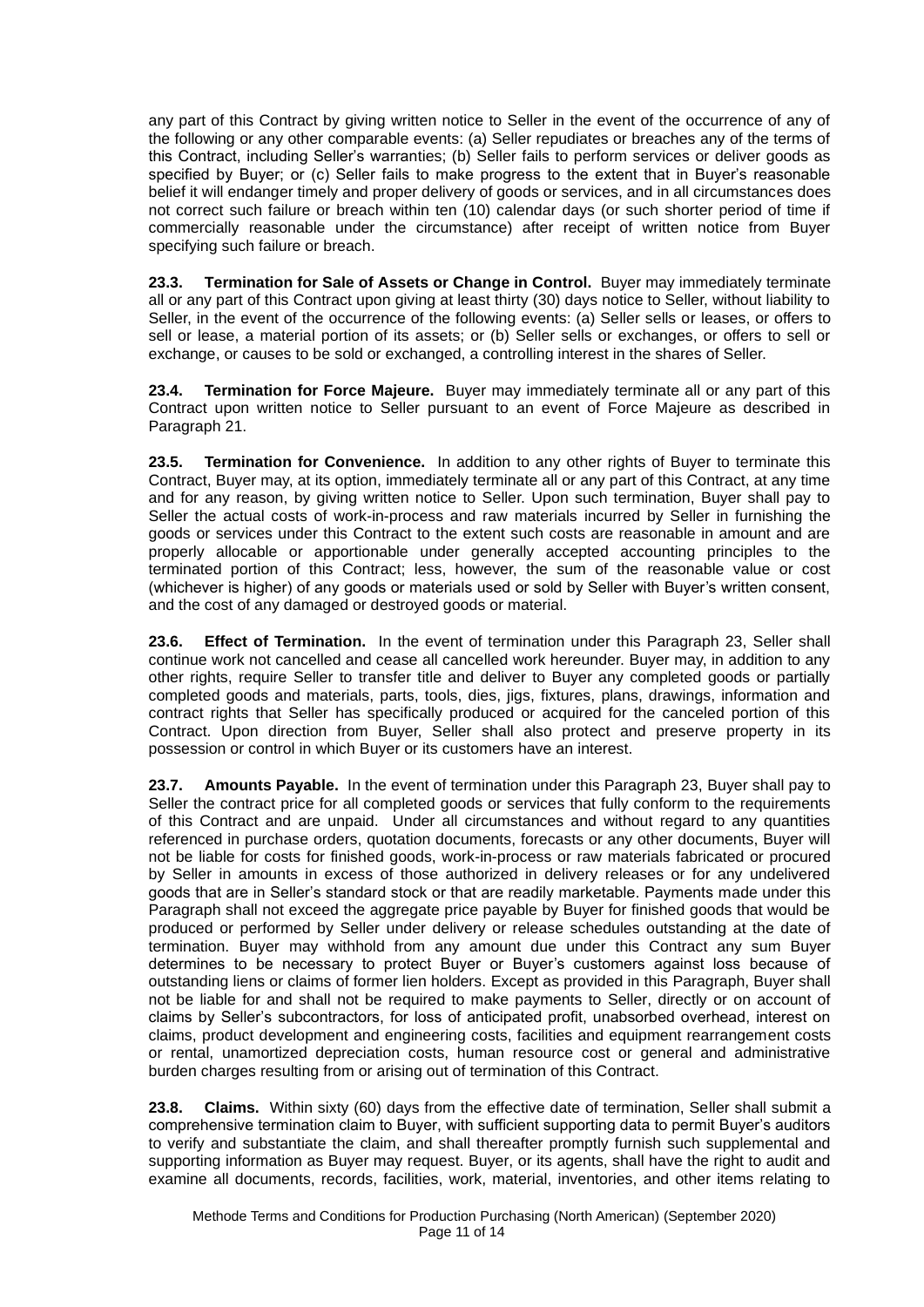any termination claim of Seller.

- **24. Insurance.** Seller shall purchase and maintain insurance coverage with reputable carriers in the amounts and of the types acceptable to Buyer and adequate to meet the requirements of the laws and regulations of the United States, foreign country, state, or other governmental division in which the work or any portion of work is performed and to ensure the performance of this Contract and Seller's legal and stable operation. At Buyer's request, Seller shall furnish certified copies of certificates of insurance reflecting compliance with the requirements herein. Such certificates shall be kept current during the term and warranty period of this Contract, and shall provide for thirty (30) calendar days' prior written notice to Buyer from the insurer of any termination or reduction in the amount or scope of coverage. Seller's furnishing of certificates of insurance or purchase of insurance shall not release Seller of its obligations or liabilities under this Contract. By requiring insurance herein, Buyer does not represent that coverage and limits will necessarily be adequate to protect Seller.
- **25. Remedies.** Subject to any specific provisions in this Contract, Seller shall be liable for any damages incurred by Buyer as a result of Seller's failure to perform its obligations in the manner required by this Contract. The rights and remedies reserved to Buyer in this Contract shall be cumulative, and additional to all other or further remedies provided in law or equity.
- **26. Setoff/Recoupment.** In addition to any right of setoff or recoupment provided by law, Buyer shall have the right to setoff against or to recoup from any amounts due to Seller from Buyer under this Contract.

#### **27. Customs; Export Controls.**

**27.1.** Credits or benefits resulting or arising from this Contract, including trade credits, export credits or the refund of duties, taxes or fees, shall belong to Buyer. Seller shall provide all information necessary (including written documentation and electronic transaction records) to permit Buyer to receive such benefits or credits, as well as to fulfill its customs related obligations, origin marking or labeling requirements and local content origin requirements, if any.

**27.2.** Seller will not violate, and will not cause Buyer to violate, any Export Control Laws (e.g. by transshipping goods through, or supplying goods or services, from sanctioned countries). Seller agrees to comply with applicable export control and sanctions laws and regulations of the United States of America, of member States of the European Union, and any other relevant country (the "Export Control Laws"). Export licenses or authorizations necessary for the export of goods or performance of services hereunder shall be the responsibility of Seller unless otherwise indicated in this Contract, in which event Seller shall provide such information as may be necessary to enable Buyer to obtain such licenses or authorizations. Seller shall undertake such arrangements as necessary for the goods to be covered by any duty deferral or free trade zone program(s) of the country of import.

**28. Compliance with Laws.** Seller, and all goods and services provided by Seller, shall comply with all applicable national, state, provincial, and local laws, ordinances, rules, and regulations, including those relating to the manufacture, labeling, transportation, importation, exportation, licensing, approval or certification of the goods or services, environmental matters, data protection and privacy, wages, hours and conditions of employment, subcontractor selection, discrimination, occupational health/safety and motor vehicle safety. Where required, Seller's goods shall bear the relevant CE Certificate. Seller warrants and represents that neither it nor any of its subcontractors will utilize child, slave, prisoner or any other form of forced or involuntary labor, or engage in abusive employment or corrupt business practices, in the supply of goods or provision of services under this Contract. Seller agrees to comply with all applicable anti-corruption laws, including, without limitation, the U.S. Foreign Corrupt Practices Act and the U.K. Bribery Act 2010, and that neither it nor any of its subcontractors, vendors, agents or other associated third parties will engage in any form of commercial bribery, nor directly or indirectly provide or offer to provide, anything of value to or for the benefit of, any official or employee of a governmental authority or of any government-owned, government controlled or government-affiliated entity to obtain or retain any contract, business opportunity or other business benefit, or to influence any act or decision of that person in his/her official capacity. At Buyer's request, Seller shall certify in writing its compliance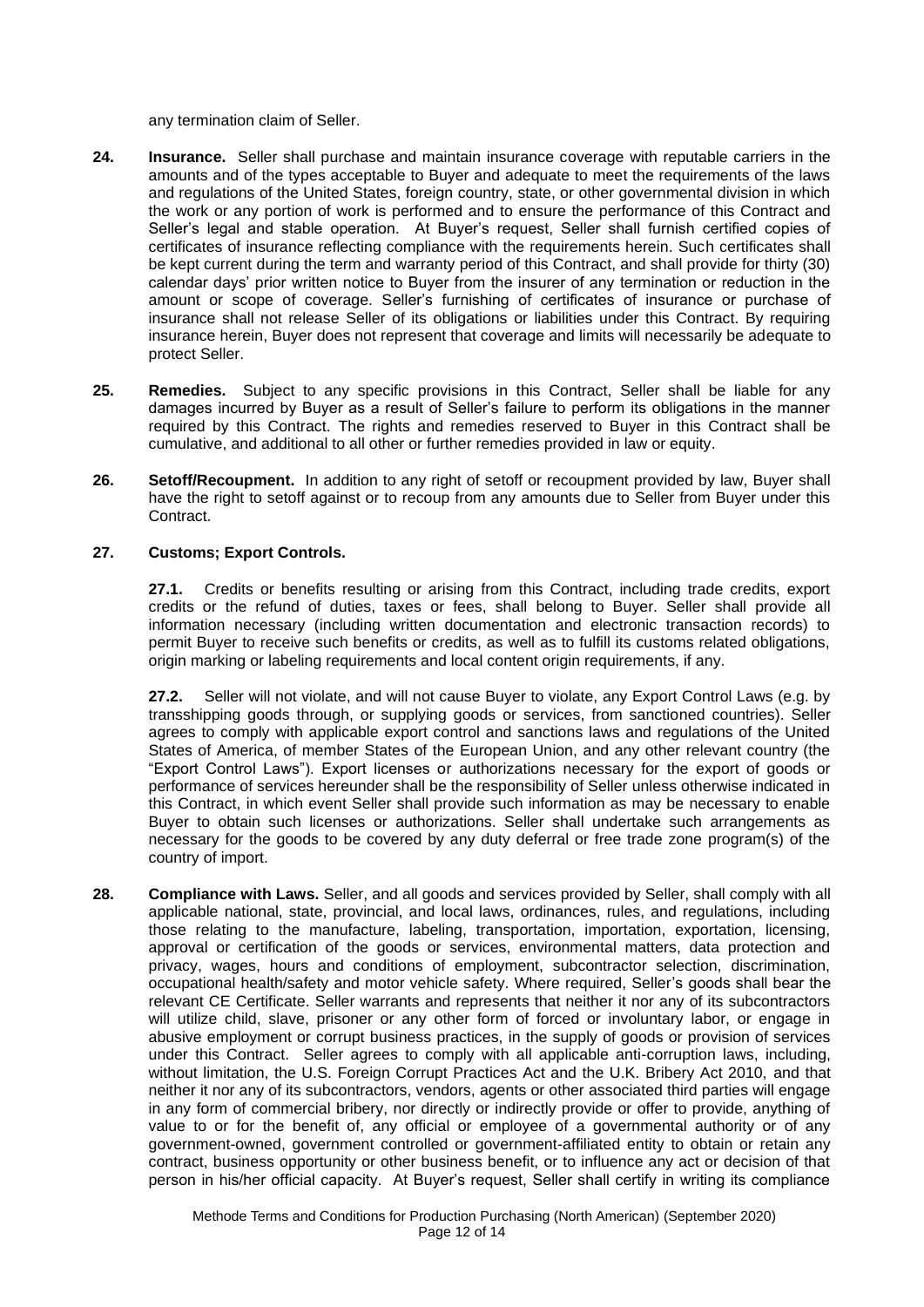with the foregoing. Seller will indemnify and hold Buyer harmless from and against any liability, claims, demands or expenses (including, without limitation, legal or other professional fees) arising from or relating to Seller's noncompliance.

- **29. Kickbacks.** Seller represents, warrants, covenants and agrees that Seller and its directors, employees, agents, servants, representatives do not and will not give or ask to be given anything of value including, but not limited to, any money, goods or services to Buyer and its directors, employees, agents, servants or representatives, directly or indirectly, so as to influence the objective and just business decision to be made. Seller and Buyer are committed to conducting their business based on the principle of "fair dealing" and each agrees that it has established or will establish a system to ensure that itself and its directors, employees, agents, servants and representatives will not accept kickbacks or bribes or receive any improper commission or personal benefit.
- **30. Methode Supplier Code of Conduct.** Seller shall comply, and shall cause all of its subcontractors to comply, with Methode's Supplier Code of Conduct and any applicable supplements in effect. Methode's Supplier Code of Conduct is available online at http://supplier.methode.com or from Buyer's purchasing representative.
- **31. Audit.** In addition to any other inspection or audit rights granted to Buyer hereunder, at its expense, Buyer, Buyer's customer or their respective third party designee may enter Seller's premises on reasonable notice and during normal business hours to inspect and audit Seller's documents relating to Buyer's business to substantiate the charges invoiced under this Contract, including, but not limited to, any charges resulting from termination or cancellation. Seller agrees that such audit may be used as the basis for settlement of charges under this Contract. Seller shall keep a separate account of the cost of all goods or services provided under this Contract in accordance with generally accepted accounting principles, and shall preserve all pertinent documents for the purpose of auditing charges invoiced by Seller for a period of three (3) years after the termination of this Contract, or such longer period as Buyer specifies in this Contract. Where Seller utilizes the services of third parties, Seller shall include in its contracts with such third parties a "right to audit" clause with terms and conditions similar to those set out in this Paragraph 31.
- **32. Advertising.** Seller shall not, and shall require that its subcontractors shall not, without first obtaining the written consent of Buyer, in any manner advertise or publish the fact that Seller has contracted to furnish Buyer the goods or services covered by this Contract, or use any trademarks or trade names (regardless of whether such marks are registered or otherwise identified as trademarks or trade names) of Buyer in Seller's advertising or promotional materials.
- **33. No Implied Waiver.** The failure of either party at any time to require performance by the other party of any provision of this Contract shall in no way affect the right to require such performance at any time thereafter, nor shall the waiver of either party of a breach of any provision of this Contract constitute a waiver of any succeeding breach of the same or any other provision.
- **34. Assignment; Subcontracting; Successors.** Seller shall not assign or delegate any of its rights or obligations under this Contract or subcontract any of its performance of this Contract without Buyer's prior written consent. No assignment, delegation or subcontracting by Seller, with or without Buyer's consent, shall relieve Seller of any of its obligations under this Contract or prejudice any of Buyer's rights against Seller whether arising before or after the date of any assignment, delegation or subcontracting. This Contract is binding upon, inures to the benefit of, and is enforceable by, the parties and their respective successors and permitted assigns.
- **35. Relationship of Parties.** Seller and Buyer are independent contracting parties and nothing in this Contract shall make either party the agent or legal representative of the other for any purpose whatsoever, nor does it grant either party any authority to assume or to create any obligation on behalf of or in the name of the other.
- **36. Governing Law.** This Contract shall be governed and construed in accordance with the laws of the state of Illinois, without regard to its conflicts of law provisions. The parties specifically disclaim application of the United Nations Convention on Contracts for the International Sale of Goods.

Methode Terms and Conditions for Production Purchasing (North American) (September 2020) Page 13 of 14